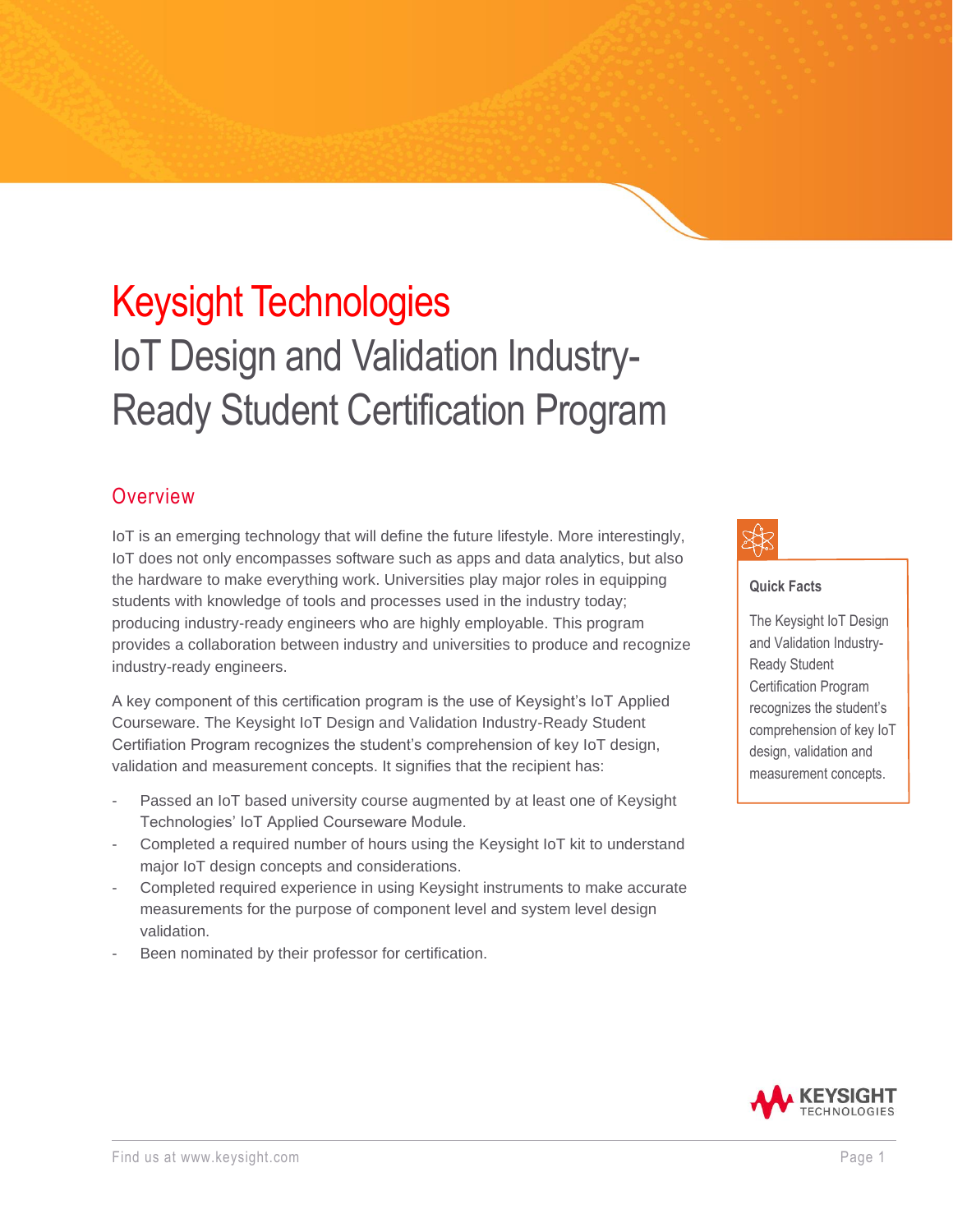### Keysight Requirements for Universities

- The university must adopt Keysight's IoT Applied Courseware to be eligible to participate in the IoT Design and Validation Industry-Ready Student Certification Program.
- The university must ensure students complete all IoT lab assignments in a specific module of the Keysight's IoT Applied Courseware where certification is being pursued.

#### Qualification Process for Universities and Students

- University completes and submits Keysight IoT Design and Validation Industry-Ready Student Certification Program submission form.
- Keysight certifies that the university course and lab topics meet the program requirements.
- Keysight notifies university of acceptance.
- Students are notified of certification program by the course professor.
- At the end of the course/ labs, the Top 15% 20% of students are eligible for certification.
- Class professor provides Keysight with names of students qualifying for certification based on class grade and quality of lab work.

#### Types of Certification

These are stand-alone certificates depending on the module completed by the students.

| <b>IoT System Design and Validation Fundamentals</b>                                                                      | <b>Example</b>                                                                                                                                                     |
|---------------------------------------------------------------------------------------------------------------------------|--------------------------------------------------------------------------------------------------------------------------------------------------------------------|
| loT's architecture, technologies and ecosystem understanding.<br>Designing and developing an IoT-enabled embedded system. | ZigBee® Networks, Bluetooth® LE, WLAN, Cloud services,<br>BigData, Analog and Digital sensors                                                                      |
| <b>Wireless Connectivity for IoT Frameworks</b>                                                                           | <b>Example</b>                                                                                                                                                     |
| Developing IoT applications with various types of wireless<br>connectivity and evaluating RF performance.                 | ZigBee® signal analysis, LoRA signal analysis, Swept-tuned<br>signal analysis, Analog and Digital modulation                                                       |
| <b>Precision Power Measurement and MEMS Sensors for loT</b>                                                               | <b>Example</b>                                                                                                                                                     |
| Characterizing MEMS devices and measuring power<br>consumption of IoT devices.                                            | Shunt resister, current clamp, I-V curves, solar energy harvesting<br>principles, static and dynamic current consumption measurement,<br>accelerometer, Gyroscope. |

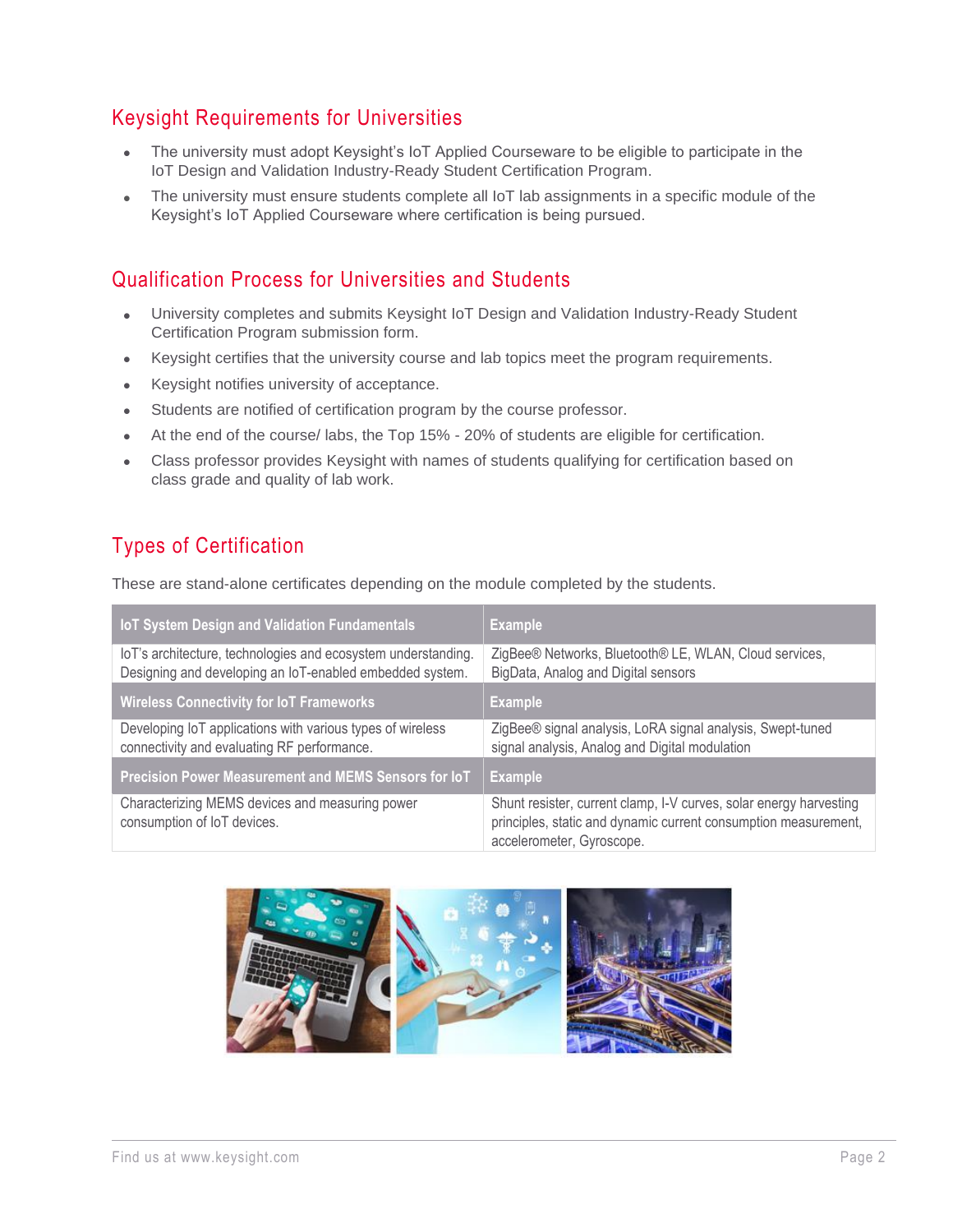# Course Requirements

Demonstrated knowledge and hands-on experience in the area listed below.

| <b>IoT System Design and Validation Fundamentals</b>                                   |
|----------------------------------------------------------------------------------------|
| Setting up a Keysight IoT development board                                            |
| Basic software automation                                                              |
| Understanding common IoT data layer protocols                                          |
| Understanding common IoT transport layer protocols, operating channels and frequencies |
| Introduction to commercially available Cloud services                                  |
| Introduction to basic data visualization and analytics                                 |
| Selecting the right sensors for the right application                                  |
| Student project with IoT relevance                                                     |

| <b>Wireless Connectivity for IoT Frameworks</b>                        |
|------------------------------------------------------------------------|
| Selecting the right transport layer protocol for the right application |
| Bluetooth® LE signal analysis                                          |
| ZigBee® signal analysis                                                |
| WiFi signal analysis                                                   |
| LoRA signal analysis                                                   |
| Radio emissions compliance                                             |
| Equipment competency                                                   |
| Student project with IoT relevance                                     |

| Precision Power Measurement and MEMS Sensors for IoT       |
|------------------------------------------------------------|
| Understanding your power budget                            |
| Power measurement fundamentals                             |
| Energy storage technology awareness                        |
| Dynamic and static current consumption measurements        |
| Equipment competency                                       |
| Selecting the right MEMS sensors for the right application |
| Student project with IoT relevance                         |